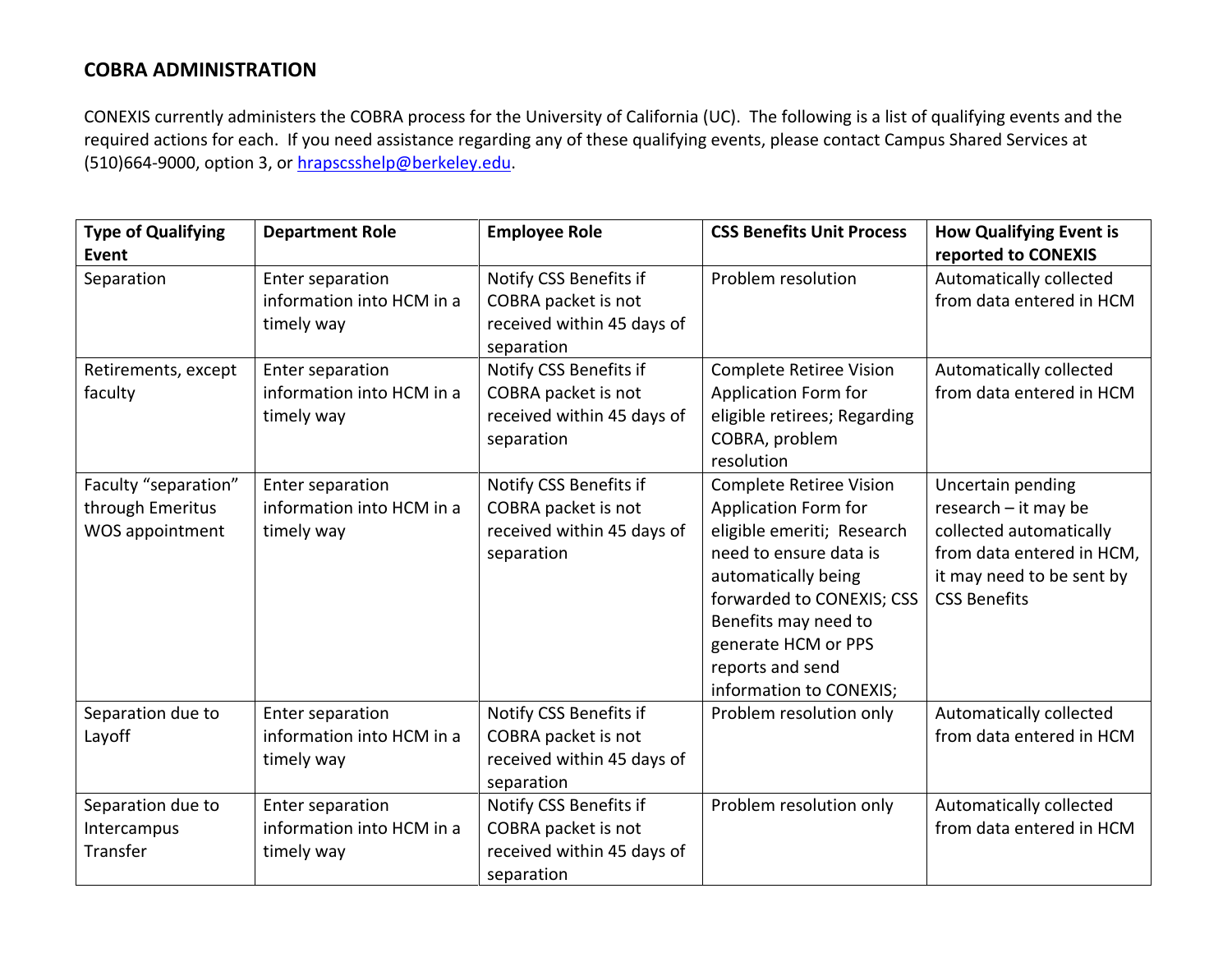| <b>Type of Qualifying</b>    | <b>Department Role</b>         | <b>Employee Role</b>        | <b>CSS Benefits Unit Process</b> | <b>How Qualifying Event is</b> |
|------------------------------|--------------------------------|-----------------------------|----------------------------------|--------------------------------|
| <b>Event</b>                 |                                |                             |                                  | reported to CONEXIS            |
| Separation due to            | <b>Contact the Health Care</b> | Notify CSS Benefits if      | Counsel and guide                | Separation data will be        |
| "Gross Misconduct"           | Facilitator (664-9000) if      | COBRA packet is not         | department on whether or         | automatically sent to          |
| - DO NOT USE                 | you believe an employee is     | received within 45 days of  | not COBRA should be              | <b>CONEXIS</b> from data       |
| <b>EXCEPT WITH LEGAL</b>     | not eligible for COBRA         | separation                  | offered; follow up with          | entered in HCM; CSS            |
| <b>ADVICE</b>                | because he/she is being        |                             | legal counsel to determine       | Benefits will notify           |
|                              | dismissed due to "gross        |                             | if COBRA should be offered       | CONEXIS if employee is         |
|                              | misconduct."                   |                             | "gross misconduct"               | NOT to receive a COBRA         |
|                              |                                |                             |                                  | packet                         |
|                              | Enter separation               |                             |                                  |                                |
|                              | information into HCM in a      |                             |                                  |                                |
|                              | timely way                     |                             |                                  |                                |
| Death of employee            | Enter separation               | Employee's eligible         | Problem resolution only          | Automatically collected        |
|                              | information into HCM in a      | survivors should notify CSS |                                  | from data entered in HCM       |
|                              | timely way                     | Benefits if COBRA packet is |                                  |                                |
|                              |                                | not received within 45      |                                  |                                |
|                              |                                | days of separation (will be |                                  |                                |
|                              |                                | part of condolence letter)  |                                  |                                |
| Reduction in hours           | Notify CSS Benefits by         | Complete UPAY 850 to de-    | Notify CONEXIS of                | <b>CSS Benefits enters</b>     |
|                              | completing the COBRA           | enroll from coverage for    | qualifying event when            | qualifying event               |
|                              | <b>Qualifying Event:</b>       | which you are no longer     | <b>COBRA Qualifying Event:</b>   | information on the             |
|                              | Notification to CSS            | eligible                    | Notification to CSS              | <b>CONEXIS website</b>         |
|                              | Benefits (01/14) form; give    |                             | Benefits (01/14) form is         |                                |
|                              | employee a copy of the         | Notify CSS Benefits if      | received from department.        |                                |
|                              | completed form                 | COBRA packet is not         |                                  |                                |
|                              |                                | received within 45 days of  |                                  |                                |
|                              | Ensure employee                | loss of eligibility         |                                  |                                |
|                              | completes UPAY 850 to de-      |                             |                                  |                                |
|                              | enroll from coverage for       |                             |                                  |                                |
|                              | which he/she is no longer      |                             |                                  |                                |
|                              | eligible                       |                             |                                  |                                |
| <b>BELI change resulting</b> | Notify CSS Benefits by         | Complete UPAY 850 to de-    | Notify CONEXIS of                | <b>CSS Benefits enters</b>     |
| in loss of eligibility       | completing the COBRA           | enroll from coverage for    | qualifying event when            | qualifying event               |
| for coverage                 | <b>Qualifying Event:</b>       | which you are no longer     | <b>COBRA Qualifying Event:</b>   | information on the             |
|                              | Notification to CSS            | eligible                    | Notification to CSS              | <b>CONEXIS</b> website         |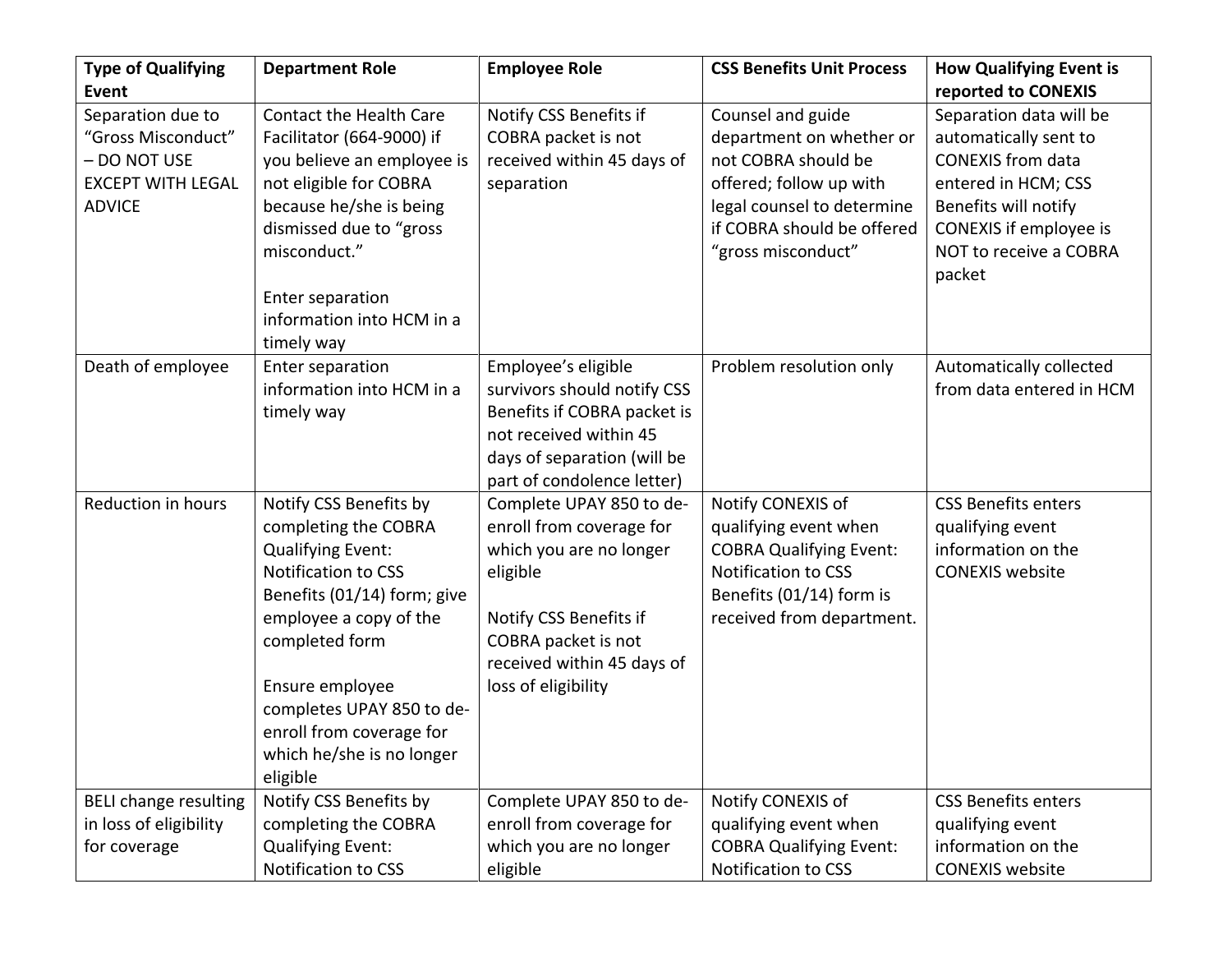| <b>Type of Qualifying</b>           | <b>Department Role</b>                          | <b>Employee Role</b>                                 | <b>CSS Benefits Unit Process</b>                         | <b>How Qualifying Event is</b> |
|-------------------------------------|-------------------------------------------------|------------------------------------------------------|----------------------------------------------------------|--------------------------------|
| <b>Event</b>                        |                                                 |                                                      |                                                          | reported to CONEXIS            |
|                                     | Benefits (01/14) form; give                     |                                                      | Benefits (01/14) form is                                 |                                |
|                                     | employee a copy of the                          | Notify CSS Benefits if                               | received from department.                                |                                |
|                                     | completed form                                  | COBRA packet is not                                  |                                                          |                                |
|                                     |                                                 | received within 45 days of                           |                                                          |                                |
|                                     | Ensure employee                                 | loss of eligibility                                  |                                                          |                                |
|                                     | completes UPAY 850 to de-                       |                                                      |                                                          |                                |
|                                     | enroll from coverage for                        |                                                      |                                                          |                                |
|                                     | which he/she is no longer                       |                                                      |                                                          |                                |
|                                     | eligible<br>Enter and maintain leave            |                                                      |                                                          | <b>CSS Benefits enters</b>     |
| Approved leave<br>without pay (non- | information in HCM in a                         | Complete UPAY 850 to de-<br>enroll from coverage you | CSS Benefits will generate<br>reports of leaves and work | qualifying event               |
| FMLA)                               | timely way                                      | no longer want to maintain                           | with the Payroll Direct Pay                              | information on the             |
|                                     |                                                 | during leave. (Note: you                             | program to notify CONEXIS                                | <b>CONEXIS website</b>         |
|                                     | Assist employee with                            | must reenroll when you                               | of the approved leave                                    |                                |
|                                     | completion of UPAY 850                          | return from leave).                                  | without pay qualifying                                   |                                |
|                                     |                                                 |                                                      | event                                                    |                                |
|                                     |                                                 | Notify CSS Benefits if                               |                                                          |                                |
|                                     |                                                 | COBRA packet is not                                  |                                                          |                                |
|                                     |                                                 | received within 45 days of                           |                                                          |                                |
|                                     |                                                 | loss of eligibility                                  |                                                          |                                |
| Divorce,                            | If department is aware of                       | Complete UPAY 850 to de-                             | Notify CONEXIS of                                        | <b>CSS Benefits enters</b>     |
| Legal Separation,                   | employee's qualifying                           | enroll ineligible dependent                          | qualifying event when                                    | qualifying event               |
| Annulment                           | event or if employee tells                      | from coverage                                        | <b>COBRA Qualifying Event:</b>                           | information on the             |
|                                     | department about the                            |                                                      | Notification to CSS                                      | <b>CONEXIS website</b>         |
|                                     | qualifying event, refer                         |                                                      | Benefits (01/14) form or                                 |                                |
|                                     | employee to either the<br>UBEN 109 or the COBRA | Notify CSS Benefits of                               | UBEN 109 is received from                                |                                |
|                                     | <b>Qualifying Event:</b>                        | qualifying event by<br>completing and sending        | employee.                                                |                                |
|                                     | Notification to CSS                             | either the UBEN 109 or the                           |                                                          |                                |
|                                     | Benefits (01/14) form and                       | <b>COBRA Qualifying Event:</b>                       |                                                          |                                |
|                                     | tell the employee that it                       | Notification to CSS                                  |                                                          |                                |
|                                     | must be sent to CSS                             | Benefits (01/14) form to                             |                                                          |                                |
|                                     | Benefits within 60 days of                      | <b>CSS Benefits within 60</b>                        |                                                          |                                |
|                                     | the qualifying event                            | days of the date of the                              |                                                          |                                |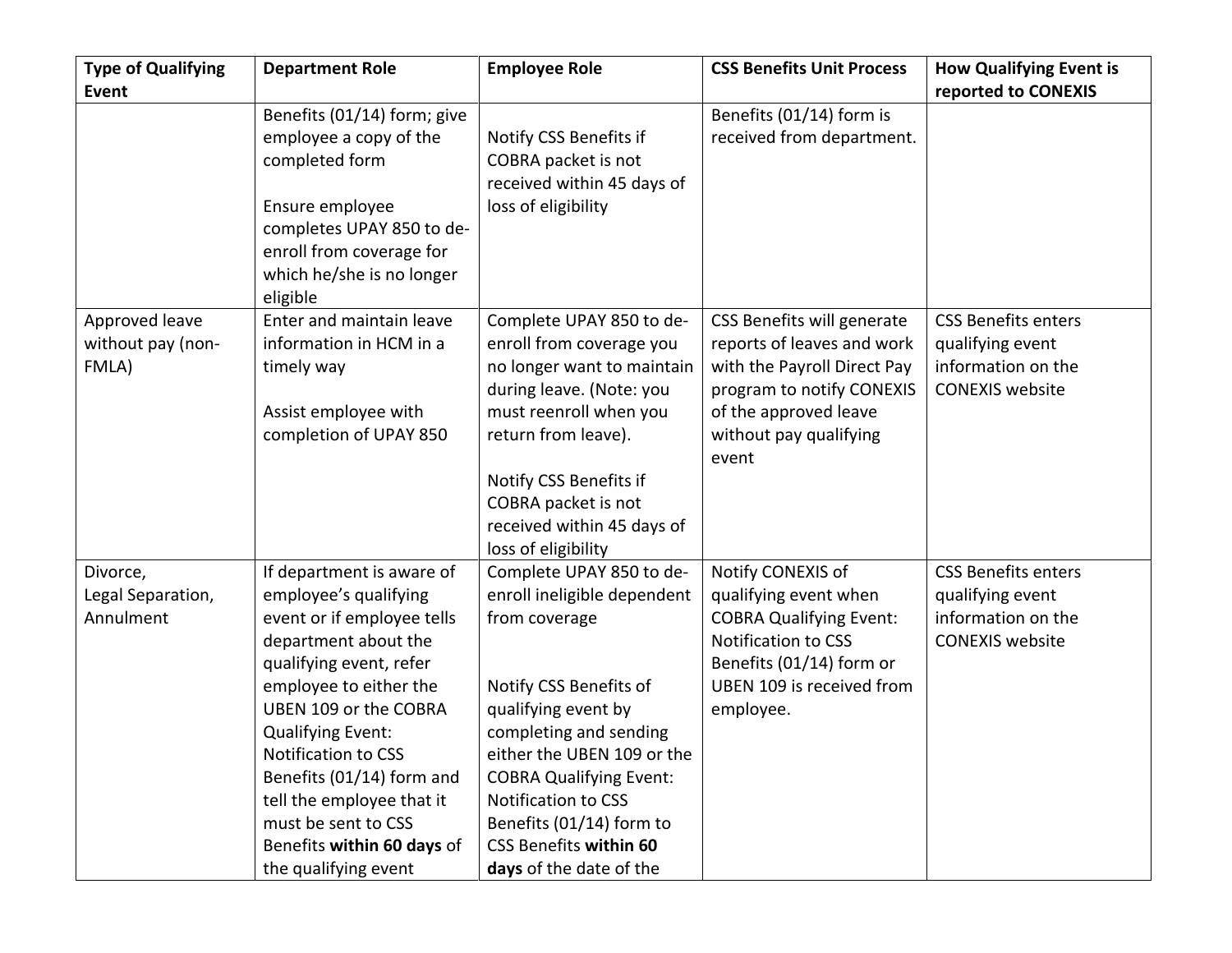| <b>Type of Qualifying</b> | <b>Department Role</b>      | <b>Employee Role</b>           | <b>CSS Benefits Unit Process</b> | <b>How Qualifying Event is</b> |
|---------------------------|-----------------------------|--------------------------------|----------------------------------|--------------------------------|
| Event                     |                             |                                |                                  | reported to CONEXIS            |
|                           |                             | qualifying event.              |                                  |                                |
|                           | Ensure employee             |                                |                                  |                                |
|                           | completes UPAY 850 to de-   |                                |                                  |                                |
|                           | enroll ineligible dependent |                                |                                  |                                |
| Termination of            | If department is aware of   | Complete UPAY 850 to de-       | Notify CONEXIS of                | <b>CSS Benefits enters</b>     |
| domestic partner          | employee's qualifying       | enroll ineligible dependent    | qualifying event when            | qualifying event               |
| relationship              | event or if employee tells  | from coverage                  | <b>COBRA Qualifying Event:</b>   | information on the             |
|                           | department about the        |                                | Notification to CSS              | <b>CONEXIS website</b>         |
|                           | qualifying event, refer     | Notify CSS Benefits of         | Benefits (01/14) form or         |                                |
|                           | employee to either the      | qualifying event by            | UBEN 109 is received from        |                                |
|                           | UBEN 109 or the COBRA       | completing and sending         | employee.                        |                                |
|                           | Qualifying Event:           | either the UBEN 109 or the     |                                  |                                |
|                           | <b>Notification to CSS</b>  | <b>COBRA Qualifying Event:</b> |                                  |                                |
|                           | Benefits (01/14) form and   | <b>Notification to CSS</b>     |                                  |                                |
|                           | tell the employee that it   | Benefits (01/14) form to       |                                  |                                |
|                           | must be sent to CSS         | <b>CSS Benefits within 60</b>  |                                  |                                |
|                           | Benefits within 60 days of  | days of the date of the        |                                  |                                |
|                           | the qualifying event        | qualifying event.              |                                  |                                |
|                           |                             |                                |                                  |                                |
|                           | Ensure employee             |                                |                                  |                                |
|                           | completes UPAY 850 to de-   |                                |                                  |                                |
|                           | enroll ineligible dependent |                                |                                  |                                |
| Child's or                | If department is aware of   | Complete UPAY 850 to de-       | Notify CONEXIS of                | <b>CSS Benefits enters</b>     |
| grandchild's loss of      | employee's qualifying       | enroll ineligible dependent    | qualifying event when            | qualifying event               |
| eligibility               | event or if employee tells  | from coverage (except if       | <b>COBRA Qualifying Event:</b>   | information on the             |
|                           | department about the        | child is aging out at 23)      | Notification to CSS              | <b>CONEXIS</b> website         |
|                           | qualifying event, refer     |                                | Benefits (01/14) form or         |                                |
|                           | employee to either the      | Notify CSS Benefits of         | UBEN 109 is received from        |                                |
|                           | UBEN 109 or the COBRA       | qualifying event by            | employee.                        |                                |
|                           | <b>Qualifying Event:</b>    | completing and sending         |                                  |                                |
|                           | Notification to CSS         | either the UBEN 109 or the     |                                  |                                |
|                           | Benefits (01/14) form and   | <b>COBRA Qualifying Event:</b> |                                  |                                |
|                           | tell the employee that it   | Notification to CSS            |                                  |                                |
|                           | must be sent to CSS         | Benefits (01/14) form to       |                                  |                                |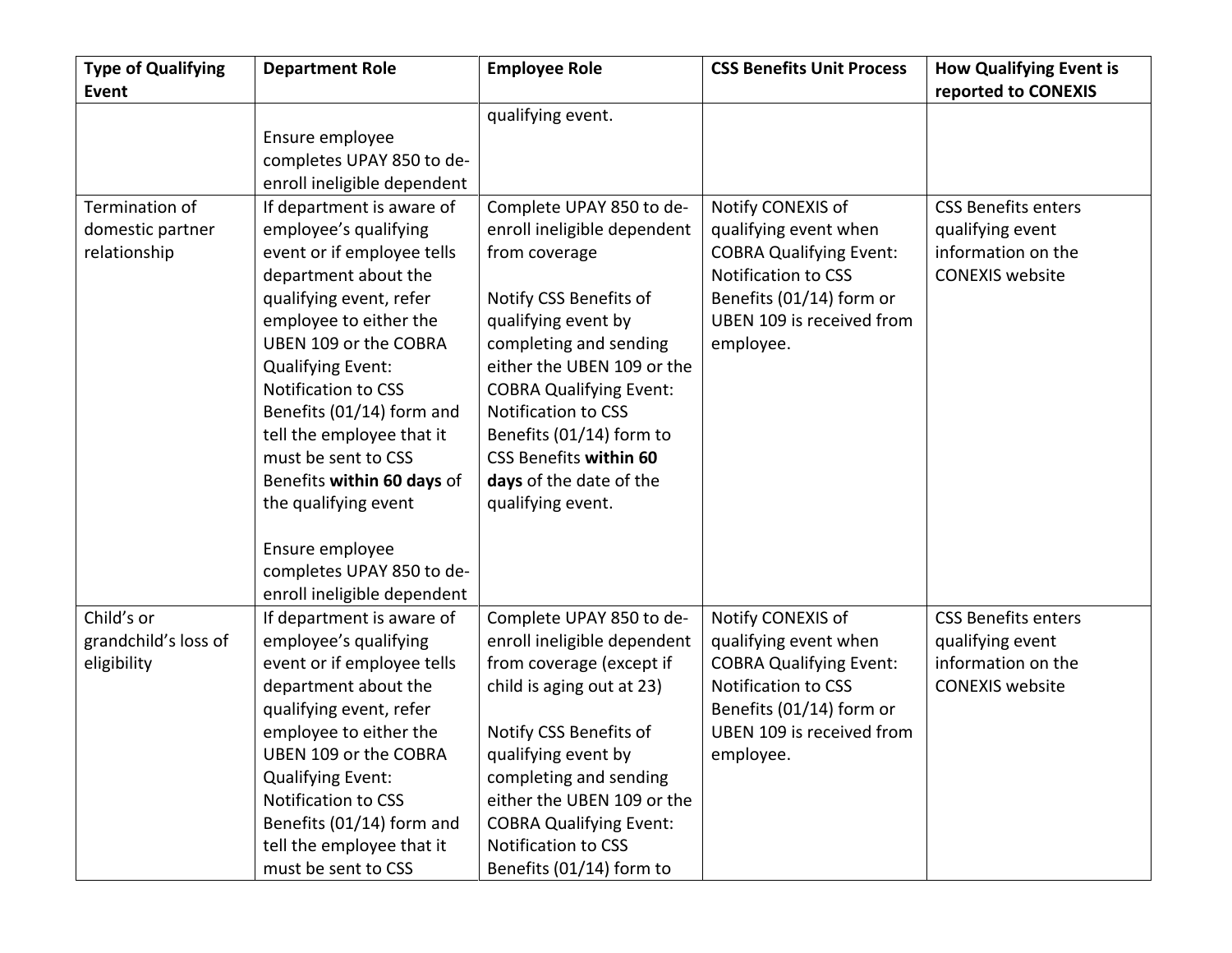| <b>Type of Qualifying</b> | <b>Department Role</b>      | <b>Employee Role</b>           | <b>CSS Benefits Unit Process</b> | <b>How Qualifying Event is</b> |
|---------------------------|-----------------------------|--------------------------------|----------------------------------|--------------------------------|
| <b>Event</b>              |                             |                                |                                  | reported to CONEXIS            |
|                           | Benefits within 60 days of  | <b>CSS Benefits within 60</b>  |                                  |                                |
|                           | the qualifying event        | days of the date of the        |                                  |                                |
|                           |                             | qualifying event.              |                                  |                                |
|                           | Ensure employee             |                                |                                  |                                |
|                           | completes UPAY 850 to de-   |                                |                                  |                                |
|                           | enroll ineligible dependent |                                |                                  |                                |
| Adult dependent           | If department is aware of   | Complete UPAY 850 to de-       | Notify CONEXIS of                | <b>CSS Benefits enters</b>     |
| relative's loss of        | employee's qualifying       | enroll ineligible dependent    | qualifying event when            | qualifying event               |
| eligibility               | event or if employee tells  | from coverage                  | <b>COBRA Qualifying Event:</b>   | information on the             |
|                           | department about the        |                                | Notification to CSS              | <b>CONEXIS website</b>         |
|                           | qualifying event, refer     | Notify CSS Benefits of         | Benefits (01/14) form or         |                                |
|                           | employee to either the      | qualifying event by            | UBEN 109 is received from        |                                |
|                           | UBEN 109 or the COBRA       | completing and sending         | employee.                        |                                |
|                           | <b>Qualifying Event:</b>    | either the UBEN 109 or the     |                                  |                                |
|                           | Notification to CSS         | <b>COBRA Qualifying Event:</b> |                                  |                                |
|                           | Benefits (01/14) form and   | Notification to CSS            |                                  |                                |
|                           | tell the employee that it   | Benefits (01/14) form to       |                                  |                                |
|                           | must be sent to CSS         | <b>CSS Benefits within 60</b>  |                                  |                                |
|                           | Benefits within 60 days of  | days of the date of the        |                                  |                                |
|                           | the qualifying event        | qualifying event.              |                                  |                                |
|                           | Ensure employee             |                                |                                  |                                |
|                           | completes UPAY 850 to de-   |                                |                                  |                                |
|                           | enroll ineligible dependent |                                |                                  |                                |
| Domestic partner's        | If department is aware of   | Complete UPAY 850 to de-       | Notify CONEXIS of                | <b>CSS Benefits enters</b>     |
| child's/grandchild's      | employee's qualifying       | enroll ineligible dependent    | qualifying event when            | qualifying event               |
| loss of eligibility       | event or if employee tells  | from coverage (except if       | <b>COBRA Qualifying Event:</b>   | information on the             |
|                           | department about the        | child is aging out at 23)      | Notification to CSS              | <b>CONEXIS website</b>         |
|                           | qualifying event, refer     |                                | Benefits (01/14) form or         |                                |
|                           | employee to either the      | Notify CSS Benefits of         | UBEN 109 is received from        |                                |
|                           | UBEN 109 or the COBRA       | qualifying event by            | employee.                        |                                |
|                           | <b>Qualifying Event:</b>    | completing and sending         |                                  |                                |
|                           | Notification to CSS         | either the UBEN 109 or the     |                                  |                                |
|                           | Benefits (01/14) form and   | <b>COBRA Qualifying Event:</b> |                                  |                                |